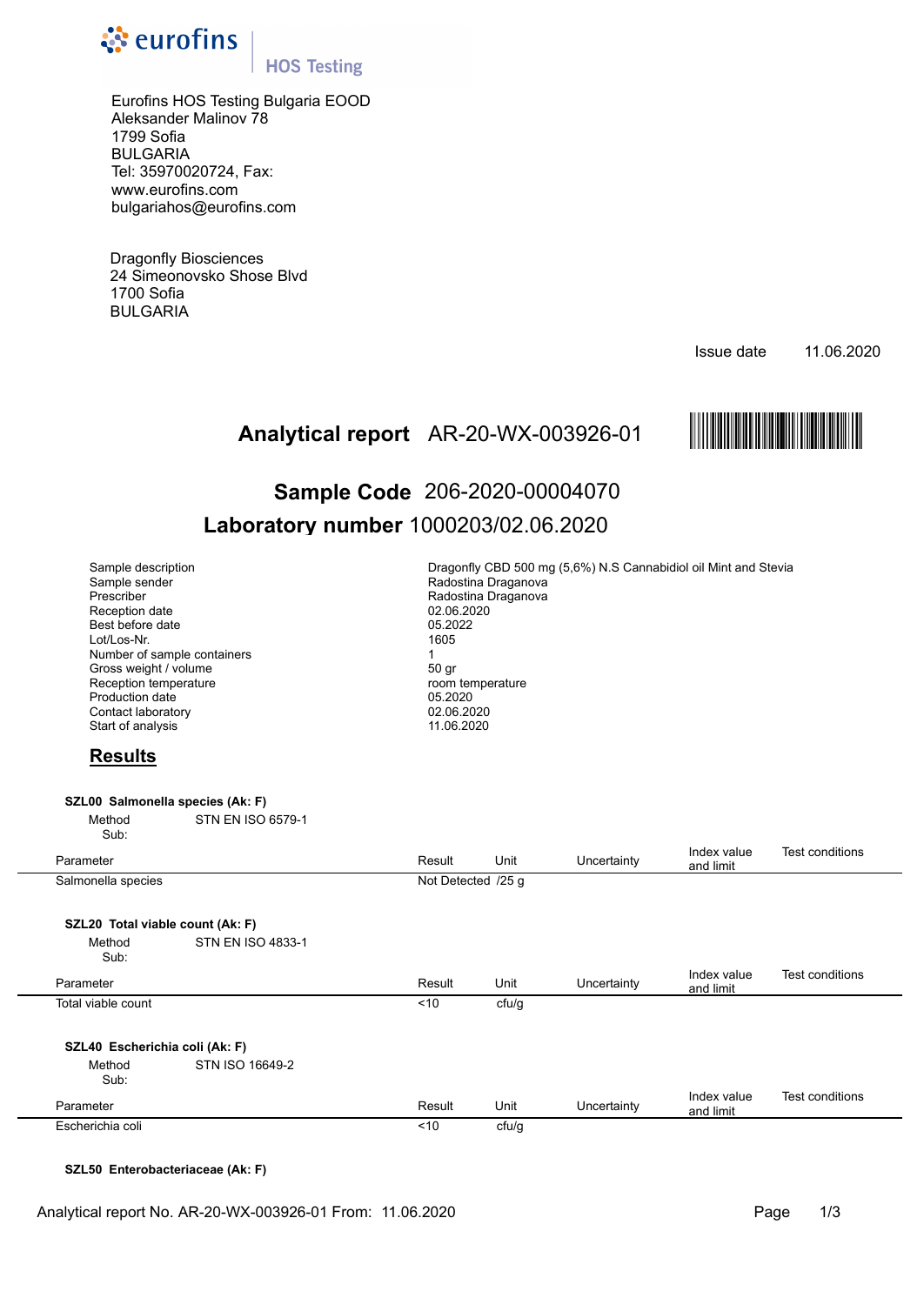## **Analytical report** AR-20-WX-003926-01 **Sample Code** 206-2020-00004070

|                       | Method<br>Sub:                                        | STN EN ISO 21528-2 |        |       |             |                          |                 |
|-----------------------|-------------------------------------------------------|--------------------|--------|-------|-------------|--------------------------|-----------------|
|                       | Parameter                                             |                    | Result | Unit  | Uncertainty | Index value<br>and limit | Test conditions |
|                       | Enterobacteriaceae                                    |                    | < 10   | cfu/g |             |                          |                 |
|                       | SZL60 Moulds (Ak: F)                                  |                    |        |       |             |                          |                 |
|                       | Method<br>Sub:                                        | STN ISO 21527-1    |        |       |             |                          |                 |
|                       | Parameter                                             |                    | Result | Unit  | Uncertainty | Index value<br>and limit | Test conditions |
|                       | Moulds                                                |                    | < 10   | cfu/g |             |                          |                 |
|                       | SZLA0 Osmophilic yeast (Ak: F)<br>Method<br>Sub:      | ŠPP MB.M.138       |        |       |             |                          |                 |
|                       | Parameter                                             |                    | Result | Unit  | Uncertainty | Index value<br>and limit | Test conditions |
|                       | Osmophilic Yeast                                      |                    | < 10   | cfu/g |             |                          |                 |
|                       | SZLF0 Staphylococcus aureus (Ak: F)<br>Method<br>Sub: | STN EN ISO 6888-1  |        |       |             |                          |                 |
|                       | Parameter                                             |                    | Result | Unit  | Uncertainty | Index value<br>and limit | Test conditions |
| Staphylococcus aureus |                                                       | < 10               | cfu/g  |       |             |                          |                 |
|                       |                                                       |                    |        |       |             |                          |                 |

L.

÷,